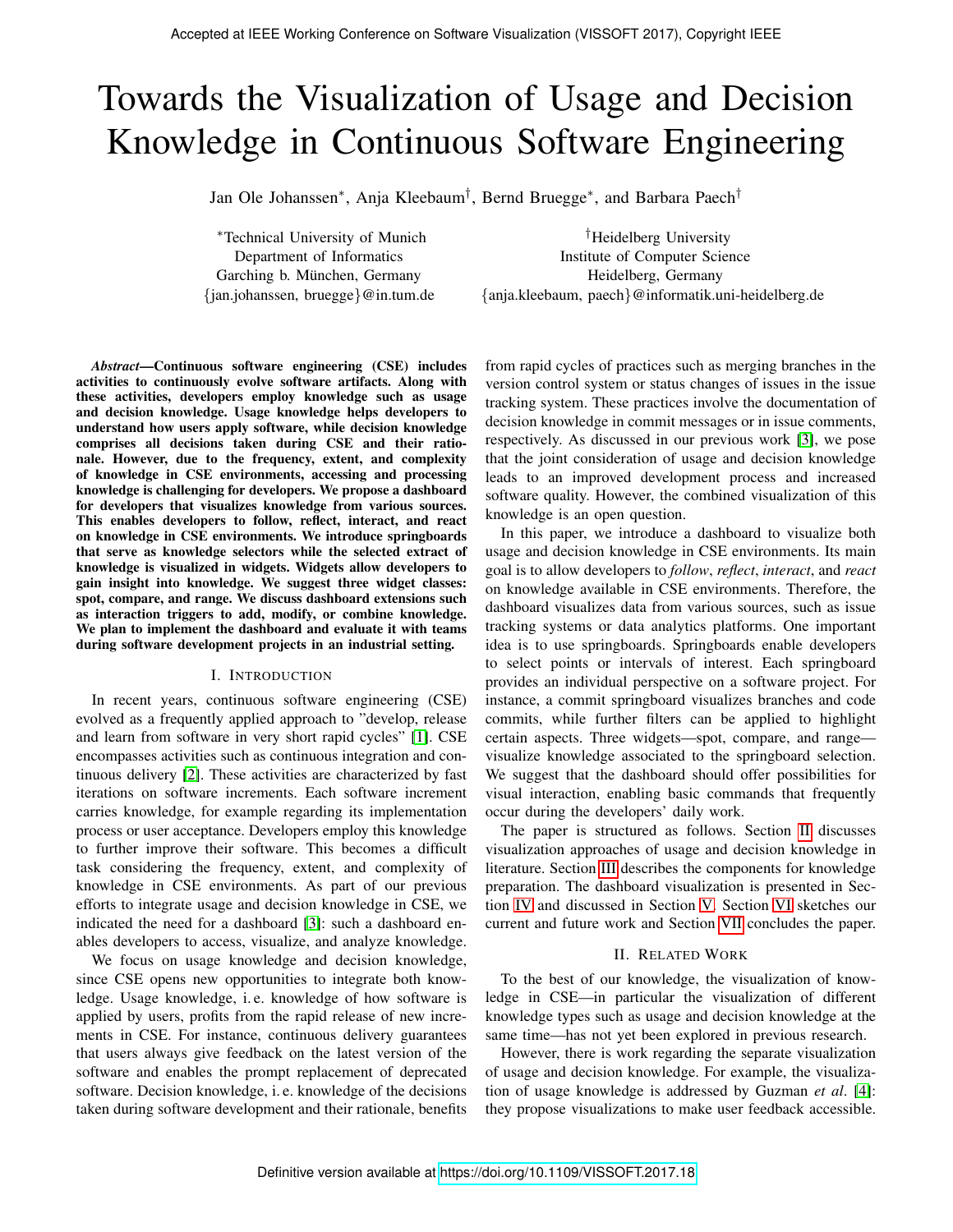Analytic platforms provide detailed insight into the application usage. In general, knowledge on users' interaction forms the basis to reiterate user interface designs [\[5\]](#page-4-7).

The visualization of decision knowledge is addressed by Lee and Kruchten [\[6\]](#page-4-8) as well as by Shahin *et al*. [\[7\]](#page-4-9). Hesse *et al*. [\[8\]](#page-4-10) use the DecDoc tool to visualize single design decisions as a tree of decision components such as arguments or alternatives. Notably, this work focuses on design decisions and not on decisions regarding generic software artifacts during CSE.

Sharing and understanding knowledge in agile software development is important, yet difficult to implement [\[9\]](#page-4-11). Alperowitz *et al*. work on a set of metrics to make knowledge in agile project courses measurable and provide a visualization in the form of a report sheet [\[10\]](#page-4-12). Elsen introduces a tool to visualize complex branch structures in git environments [\[11\]](#page-4-13).

The presented work shares a focus on the visualization of specific aspects. However, it differs from the work presented in this paper: we introduce a dashboard that allows for a comprehensive and all-encompassing visualization of usage and decision knowledge related to software artifacts during CSE. As described in our prior work [\[3\]](#page-4-2), this dashboard represents a major part of our research project CURES ("Continuous Usage- and Rationale-based Evolution Decision Support").

#### III. KNOWLEDGE PREPARATION

<span id="page-1-0"></span>The dashboard bundles various knowledge gathered from different sources. Figure [1](#page-1-2) illustrates involved components.



<span id="page-1-2"></span>Fig. 1. Preparing knowledge from various sources for visualization.

A *Knowledge Collector* component is in charge of gathering knowledge from different *Knowledge Source*s, such as an issue tracker, a code repository, a wiki, or an analytics platform.

It provides knowledge to a *Knowledge Processor* component, which prepares knowledge to be visualized in accordance with other knowledge. This includes important steps of the knowledge preparation process, for example converting raw user click streams into a structured sequence of instructions or linking decision knowledge to an individual commit. The *Knowledge Manager* component guarantees access to the knowledge and stores only newly generated knowledge; references to the original knowledge sources are used to avoid data redundancy. The *Knowledge Visualizer* component encompasses the key functionality of the dashboard.

#### IV. KNOWLEDGE VISUALIZATION

<span id="page-1-1"></span>In this section, we present our ideas and sketches for a dashboard to visualize knowledge related to CSE environments. We first give an overview and then present the visual components such as springboards and widgets in more detail.



<span id="page-1-3"></span>Fig. 2. The dashboard's class diagram depicting the main abstractions *Springboard* and *Widget*. *Filter* and *Knowledge* can have further sub-classes.

#### *A. Dashboard Overview*

The dashboard contains two main abstractions: *Springboard*s and *Widget*s. The class diagram in Fig. [2](#page-1-3) depicts the conceptual structure of both abstractions and their relationship to the participating role, namely the *Developer*.

A springboard allows developers to specify the scope of knowledge visualized in the widgets. Therefore, at least one springboard instance must be present in the dashboard at any time. Each springboard reflects the project from a different perspective. We propose three different springboard classes: *Commit*, *Code*, and *Time*. Each class has a specific relation to both usage and decision knowledge and therefore qualifies as a knowledge selector. However, the dashboard, as shown in Fig. [2,](#page-1-3) allows to add new springboard classes.

Based on the selection performed in a springboard, widgets update their content to visualize selection-specific knowledge. *Developer*s can add multiple widgets to the dashboard to fit their knowledge needs. There are three classes of widgets:

- Spot This class allows access to knowledge that is either related to a point in time, a version of an artifact, or an event such as a commit. This includes knowledge that needs to be aggregated over a period of time to reflect an information value, as long as it can be related to a reference point.
- Compare This class enables developers to contrast knowledge from two different dates or events. This supports the exploration of two alternative implementations or the discovery of an optimal solution when choosing between existing implementation alternatives.
- **Range** This class supports inspecting the evolution of knowledge either over a period of time or by aggregating the knowledge over a collection of events.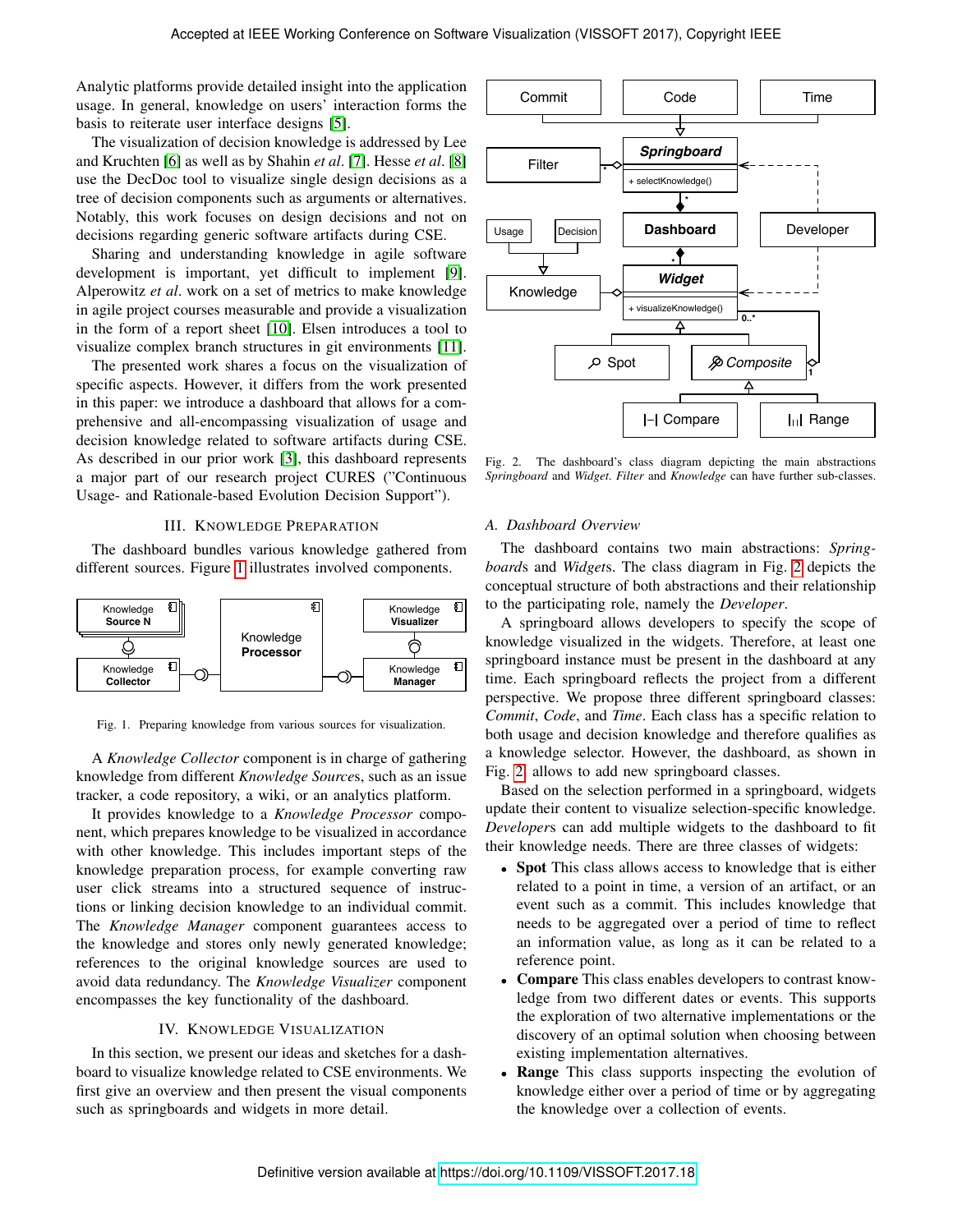

<span id="page-2-0"></span>Fig. 3. Sketch of the dashboard showing a time springboard  $\mathbb D$  and a commit springboard  $\mathbb Q$ . Both indicate that a commit is selected, depicted by a dashed circle ( $\overline{a}$ ) and  $\overline{a}$ )). Additional filters can be applied to the springboards ( $\overline{b}$ ) and  $\overline{a}$ )). Spot widgets for decision knowledge  $\overline{a}$ ) and usage knowledge  $\overline{a}$ show knowledge related to the selection. Further widgets and springboards can be added using a dedicated button  $\circledS$ .

As indicated in Fig. [2,](#page-1-3) both compare and range widgets are a composite of the spot widget, which represents a leaf widget. This enables the creation of complex widgets, such as comparing more than two alternatives at the same time. Moreover, for usage knowledge, we envision widgets to compare current usage knowledge with potential results after a change. This allows to assess the effect of changes without applying them.

Widgets are implemented independent of the knowledge source as described in Fig. [1.](#page-1-2) Every instance of a widget conforms to a defined interface visualizing specific knowledge, such as usage knowledge or decision knowledge. Additional sub-classes enable widgets to amplify this knowledge.

We suggest a grid-based layout for the dashboard as indi-cated in Fig. [3.](#page-2-0) The time springboard (Fig.  $3-(1)$ ) and commit springboard (Fig. [3-](#page-2-0) $(2)$ ) occupy fixed positions and cannot be removed. Additional springboards and widgets are handpicked by developers from a list of available widgets and added to the dashboard (Fig.  $3-(5)$ ). Widgets can be moved and resized within the dashboard grid. This provides developers with the flexibility to adjust the dashboard to their needs.

We pose that the consideration of usage and decision knowledge benefits the development process and software quality. For instance, relating an increase in positive user feedback to an implementation proposal might accelerate the decisionmaking process. Likewise, a drop in a feature usage indicates users' disapproval, an important basis for decision-making towards the users' needs. The joint visualization facilitates the discovery and utilization of such relations.

## *B. Springboards*

Springboards are the main interaction components in the dashboard. They allow to specify the knowledge visualized in widgets, similar to the grep command in Linux. Springboards are distinguished by their perspective on the software project. We propose three springboards, namely a commit, code, and time springboard as depicted in Fig. [2,](#page-1-3) while additional springboards are possible. In addition, springboard filters provide the possibility to further detail the selection. For example, the springboard filter in Fig.  $3-(2b)$  could be used to highlight commits that concern a particular decision.

We sketch the commit springboard in Fig.  $3-2$ . Black lines and circles indicate existing branches and commits, respectively. Open branches and related commits are colored.

Clicking on a commit selects it as a reference point, indicated by a dashed circle around it (Fig. [4-](#page-2-1) $(I)$ ). This notifies all spot widgets to update their content accordingly. Clicking on a branch, in particular on a line between two commits, selects the branch as a period of time or a collection of events (Fig. [4-](#page-2-1) $(2)$ ). This notifies all range widgets to update their content accordingly. Multiple commits can be selected by pressing the option key (Fig.  $4-3$ ). This notifies all compare widgets to update their content accordingly.

The time springboard in Fig.  $3-①$  works similar to the commit springboard. Commits are represented as circles and distributed horizontally along a timeline. However, in contrast to the commit springboard, the time springboard uses timestamps as the main viewpoint. Hence, it is able to select knowledge that is not introduced by or bound to a specific commit: black triangles represent decisions that were made at a specific point in time. In case decisions are documented in the commit message or as code comments, a triangle is added around the related commit circle as shown in Fig.  $3-(1a)$ .



<span id="page-2-1"></span>Fig. 4. Commit springboard showing  $(1)$  one commit selected,  $(2)$  range of commits selected, and  $(3)$  two commits selected.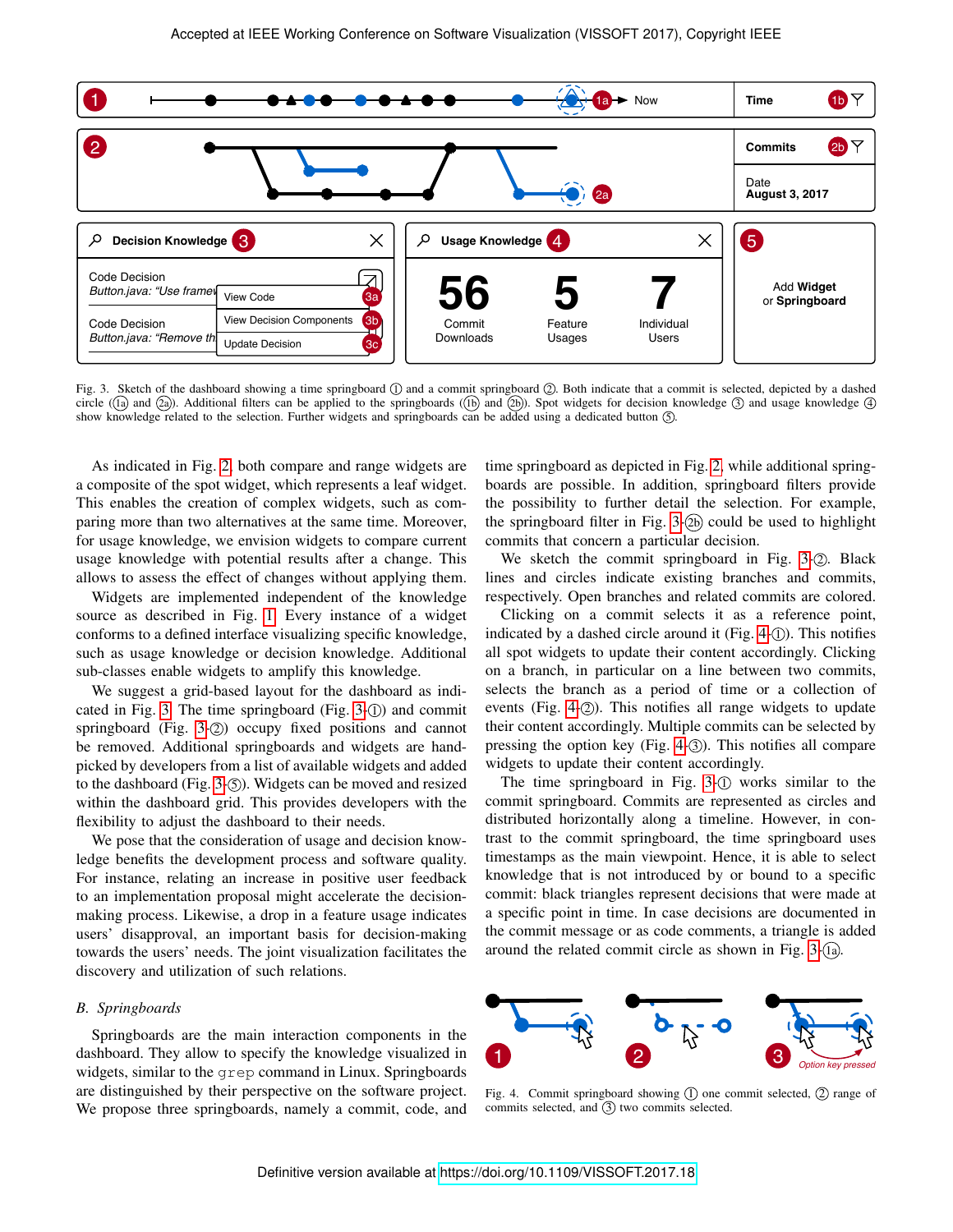

<span id="page-3-0"></span>Fig. 5. ① Range usage knowledge widget showing commit downloads. ② Compare decision knowledge widget showing a decision at two different points in time. Dashed lines indicate earlier decision components. 3 Initiate a pull request by dragging a commit. 4 Trigger additional actions based on a commit.

## *C. Usage Knowledge Widgets*

Usage knowledge widgets visualize knowledge that relates to the usage of a software artifact. The dashboard allows to inspect both explicit and implicit feedback given by users.

Existing approaches to visualize explicit feedback can be integrated into the widgets: as introduced by Guzman *et al*., a spot usage knowledge widget could provide a rating distribution or a sentiment distribution [\[4\]](#page-4-6). The dashboard extends their approach by allowing to select the reference point of the visualized knowledge using springboards.

CSE is characterized by its high frequency of iterations. Therefore, visualizing implicit user feedback is of great interest, since this kind of knowledge can be inferred directly from usage, without the need to wait for explicit feedback such as app reviews. As shown in Fig.  $3-4$ , a spot usage knowledge widget provides insight into a commit, such as knowledge of the overall number of downloads, the number of feature usage, or individual users. This knowledge might reveal if a feature is adopted by users or not. Based on this insight and in accordance with decision knowledge presented in another widget, developers can reconsider implementation decisions.

Range usage knowledge widgets provide insight over time as shown in Fig. [5-](#page-3-0)1. If a branch is selected, its containing commits are rendered on the x-axis, while for example the number of commit downloads are shown on the y-axis.

### *D. Decision Knowledge Widgets*

Decision knowledge widgets visualize decisions from the software lifecycle, for instance regarding requirements or code. This knowledge is retrieved from various sources, such as issue trackers, code repositories, or wiki platforms. If required, developers are provided with tools for the respective knowledge source to record associations between individual artifacts.

Developers continuously reflect on decisions during CSE. For example, they might wonder which decisions preceded or influenced a commit. Decision knowledge widgets enable developers to spot such decisions (Fig.  $3-3$ ) and to navigate to the associated artifact (Fig. [3-](#page-2-0) $(3a)$ ). We base the visualization of decisions on the decision documentation model [\[8\]](#page-4-10): a decision contains any number of decision components such as rationale, the problem to be solved, alternatives, goals, or constraints. For further insight, they can be viewed in a spot widget, which is added to the dashboard by developers (Fig.  $3-(3b)$ ).

Developers might want to update decisions based on information retrieved from usage knowledge widgets. As shown in Fig. [3-](#page-2-0) $(3c)$ , they can replace a decision by an alternative or incrementally refine it by adding more decision components.

In Fig.  $5-\mathcal{Q}$ , we sketch a compare widget to contrast decision components at two points in time. Dashed border lines indicate earlier documented decision components, whereas the solid border indicates those documented recently.

To better understand changes in decision components over time, developers utilize range widgets. For example, a range widget could visualize the evolution of decisions using spiral curves in which new decision components appear along this spiral as suggested by Zhi and Ruhe [\[12\]](#page-4-14).

## *E. Interaction*

In addition to the visualization of existing knowledge, the dashboard provides the possibility to actively create, trigger, maintain, and relate knowledge visually.

We suggest that springboards are the main point for interaction. In Fig. [5,](#page-3-0) we provide examples for this interaction within the commit springboard. For instance, a *pull request*, i. e. the process of merging back code from a feature branch into the master branch, could be achieved by dragging a commit onto a branch as sketched in Fig.  $5-\sqrt{3}$ . A popup might ask for background information on merging the code in question. We do not intend to replace existing tools for these interactions. Instead, by providing an additional way to trigger these interactions, the dashboard allows developers to add knowledge in a convenient way. In particular, this facilitates the collection of knowledge and enhances its likelihood.

In Fig.  $5-(4)$ , we illustrate actions that might be triggered from a commit: attach additional knowledge (Fig.  $5-(4a)$ ) or set up a new widget for a detailed analysis (Fig.  $5-(4b)$ ). We envision that knowledge attachment is supported by knowledge inference techniques. For example, the documentation of decisions concerning code changes can be supported by their automatic summarization as done by Linares-Vásquez et al. [\[13\]](#page-4-15). Furthermore, springboards can serve as an interaction point to end users: for instance, feedback can be proactively requested (Fig.  $5-(4c)$ ). Thereby, users can be invited to use a new build from a commit. At the same time, a new usage knowledge widget could be added to the dashboard that keeps track of the feedback results or visualizes the users' behavior.